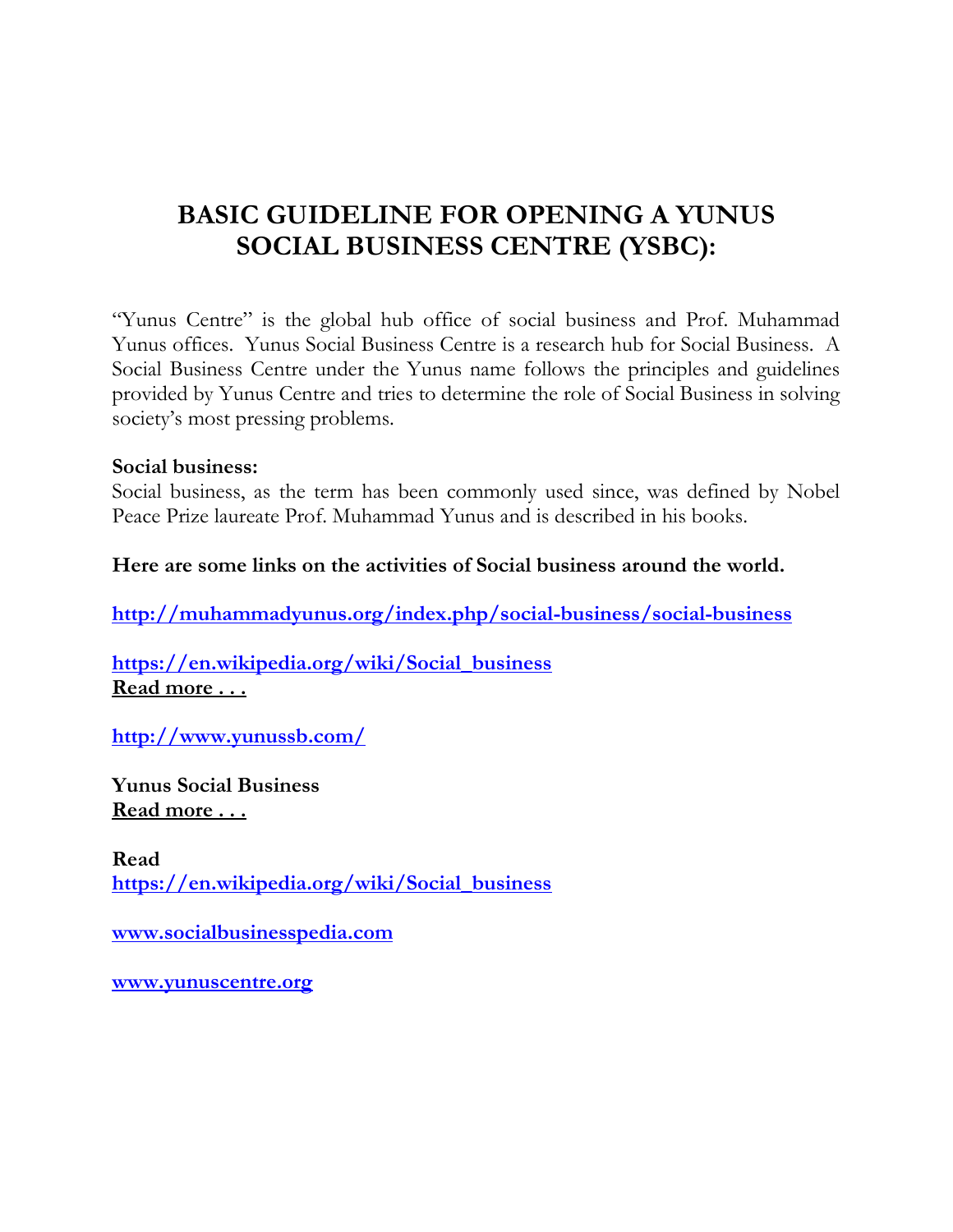### **What is Yunus Social Business Centre?**

Yunus Social Business Centre is a research hub for Social Business. A Social Business Centre under the Yunus name follows the principles and guidelines provided by Professor Muhammad Yunus and tries to determine the role of Social Business in solving society's most pressing problems. The idea of social business is spread among the university students via a Yunus Social Business Centre. Different books, magazines, journals and publications on social business are kept in the centre.

Beyond the activities in the base university, Yunus Social Business Centre also conducts social business workshops in different universities. The centre organizes social business planning contests and guides everyone in addressing social problems through social business. Yunus Social Business Centre is usually setup at the university corridor following a few rules and regulations.

The YSBC allow for academic staff, students and business-people to share in the concept of social business and promote it within different regions. Frequently, the centre's become a source of various kinds of volunteer work and internships for students.

## **Prerequisites for establishing Yunus Social Buisiness Centre:**

First of all, in order to open a social business centre at any university, the university authority must send an application addressed to Yunus Centre, Dhaka. Subsequently, the concerned Yunus Centre officials will get in touch with the university authority and guide them on the next steps. If the university wants to use the 'Yunus' name, then they must take consent from Yunus Centre. But if the 'Yunus' name is not included in the title, then no permission should be needed for inaugurating and social business centre.

Secondly, if the university authority uses the 'Yunus' name in the title, then they must follow certain stipulations after being granted the permission from Yunus Centre for using the name. A contract paper is signed after each party reaches an agreement. Prior to the signing of the contract, a draft contract paper is forwarded to the university authority for feedback.

Afterwards, the contract is signed with the acceptance of both parties in the presence of Professor Muhammad Yunus. Professor Muhammad Yunus meets the teachers and students and mentors them on the next undertakings. The authorized or